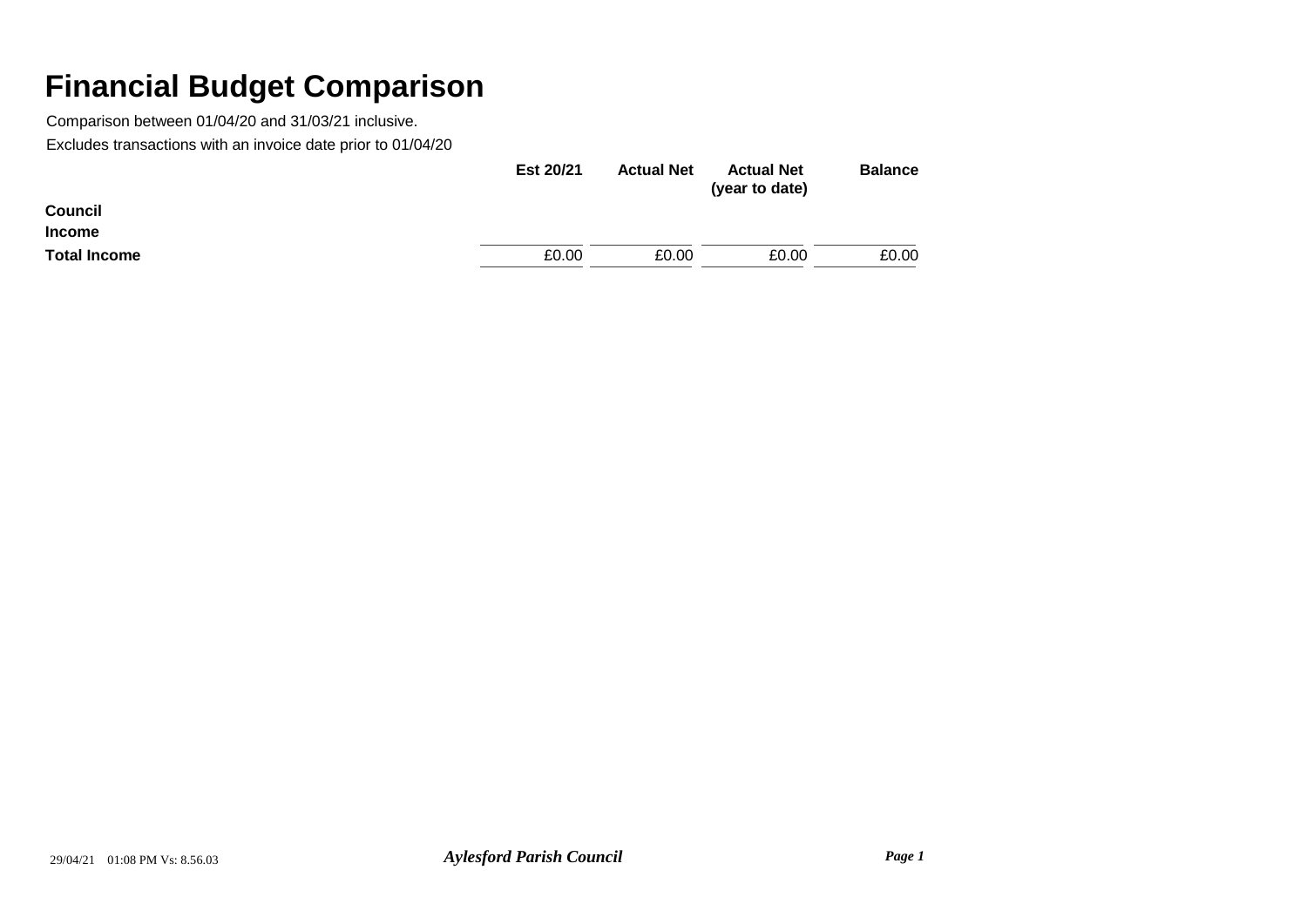|                          |                             | Est 20/21 | <b>Actual Net</b> | <b>Actual Net</b><br>(year to date) | <b>Balance</b> |
|--------------------------|-----------------------------|-----------|-------------------|-------------------------------------|----------------|
| <b>Expenditure</b>       |                             |           |                   |                                     |                |
| 503                      | H M Customs VAT Expenditure | £0.00     | £0.00             | £0.00                               | £0.00          |
| <b>Total Expenditure</b> |                             | £0.00     | £0.00             | £0.00                               | £0.00          |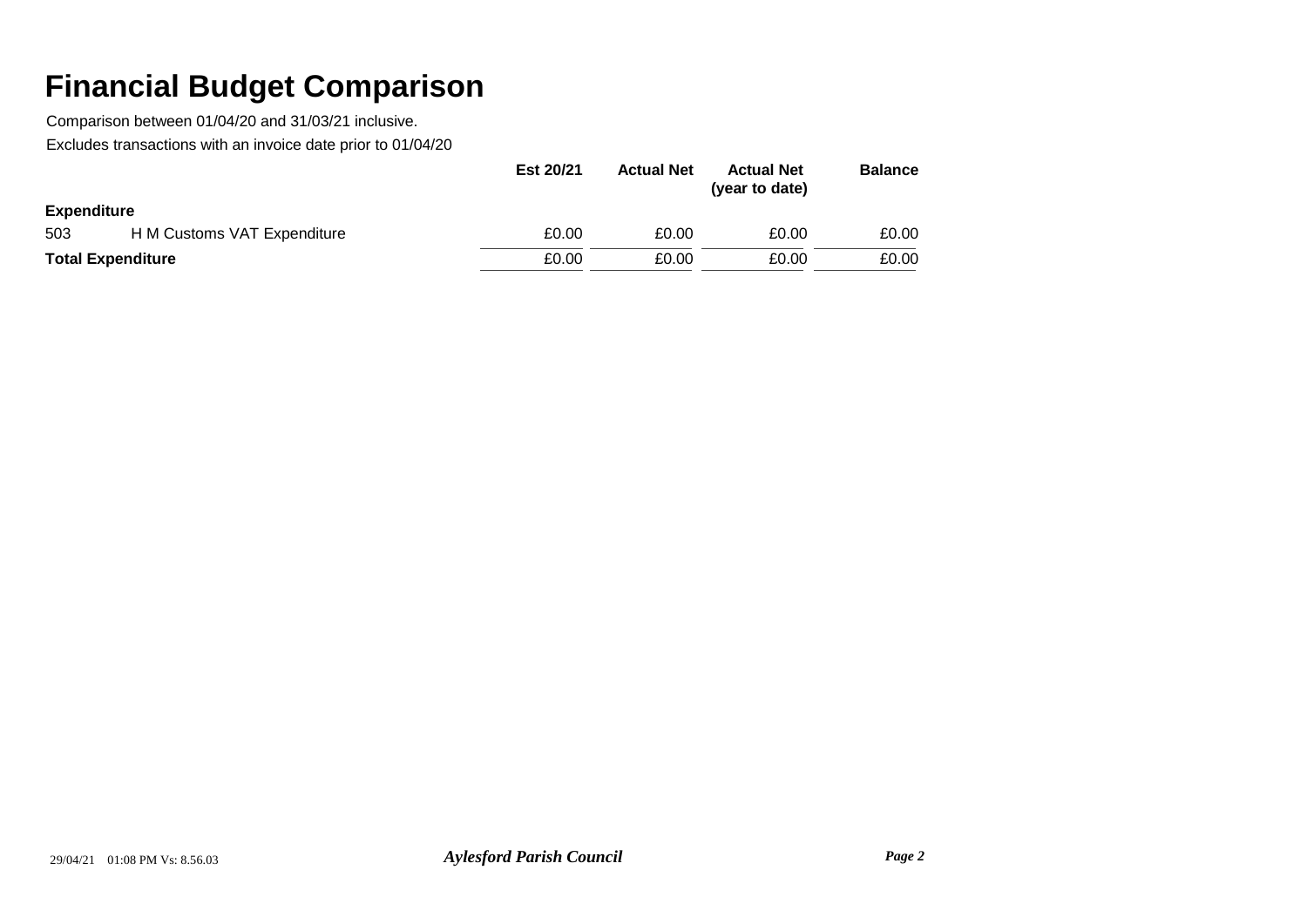Comparison between 01/04/20 and 31/03/21 inclusive. Excludes transactions with an invoice date prior to 01/04/20

|               |                                         | Est 20/21   | <b>Actual Net</b> | <b>Actual Net</b><br>(year to date) | <b>Balance</b> |
|---------------|-----------------------------------------|-------------|-------------------|-------------------------------------|----------------|
|               | <b>Policy &amp; Resources</b>           |             |                   |                                     |                |
| <b>Income</b> |                                         |             |                   |                                     |                |
| 1101          | Income                                  |             |                   |                                     |                |
| 1101/1        | Car Parking                             | £700.00     | £700.00           | £700.00                             | £0.00          |
| 1101/2        | Rugby/Netball Rent                      | £4,700.00   | £4,675.40         | £4,675.40                           | $-E24.60$      |
| 1101/3        | Loan Repayments                         |             |                   |                                     |                |
| 1101/3/1      | <b>Tunbury Hall</b>                     | £0.00       | £0.00             | £0.00                               | £0.00          |
| 1101/3/2      | <b>AVCC</b>                             | £0.00       | £0.00             | £0.00                               | £0.00          |
| 1101/3/3      | Walderslade Baptist Church              | £0.00       | £0.00             | £0.00                               | £0.00          |
| 1101/3        | Total                                   | £0.00       | £0.00             | £0.00                               | £0.00          |
| 1101/4        | Wayleaves                               | £100.00     | £169.37           | £169.37                             | £69.37         |
| 1101/5        | Miscellaneous                           | £200.00     | £17,230.00        | £17,230.00                          | £17,030.00     |
| 1101/7        | Sale of Redundant equipment             | £0.00       | £0.00             | £0.00                               | £0.00          |
| 1101          | Total                                   | £5,700.00   | £22,774.77        | £22,774.77                          | £17,074.77     |
| 1102          | Precept                                 | £219,500.00 | £219,500.00       | £219,500.00                         | £0.00          |
| 1103          | <b>Interest Current</b>                 | £0.00       | £0.00             | £0.00                               | £0.00          |
| 1104          | Van Income                              | £0.00       | £169.90           | £169.90                             | £169.90        |
| 1105          | <b>Interest Metro Instant Savings</b>   | £0.00       | £0.00             | £0.00                               | £0.00          |
| 1106          | Interest Cambridge & Counties 13month   | £0.00       | £0.00             | £0.00                               | £0.00          |
| 1107          | <b>Banner Fees</b>                      | £300.00     | £330.00           | £330.00                             | £30.00         |
| 1108          | Interest Cambridge & Counties A 12month | £0.00       | £0.00             | £0.00                               | £0.00          |
| 1109          | Interest Nationwide Instant Saver       | £1,000.00   | £95.76            | £95.76                              | $-£904.24$     |
| 1110          | Interest Cambridge & Counties 12month   | £500.00     | £726.46           | £726.46                             | £226.46        |
| 1112          | Interest Cambridge & Counties 2 year    | £1,000.00   | £886.97           | £886.97                             | $-E113.03$     |
| 1113          | Interest Cambridge & Counties B 12month | £0.00       | £0.00             | £0.00                               | £0.00          |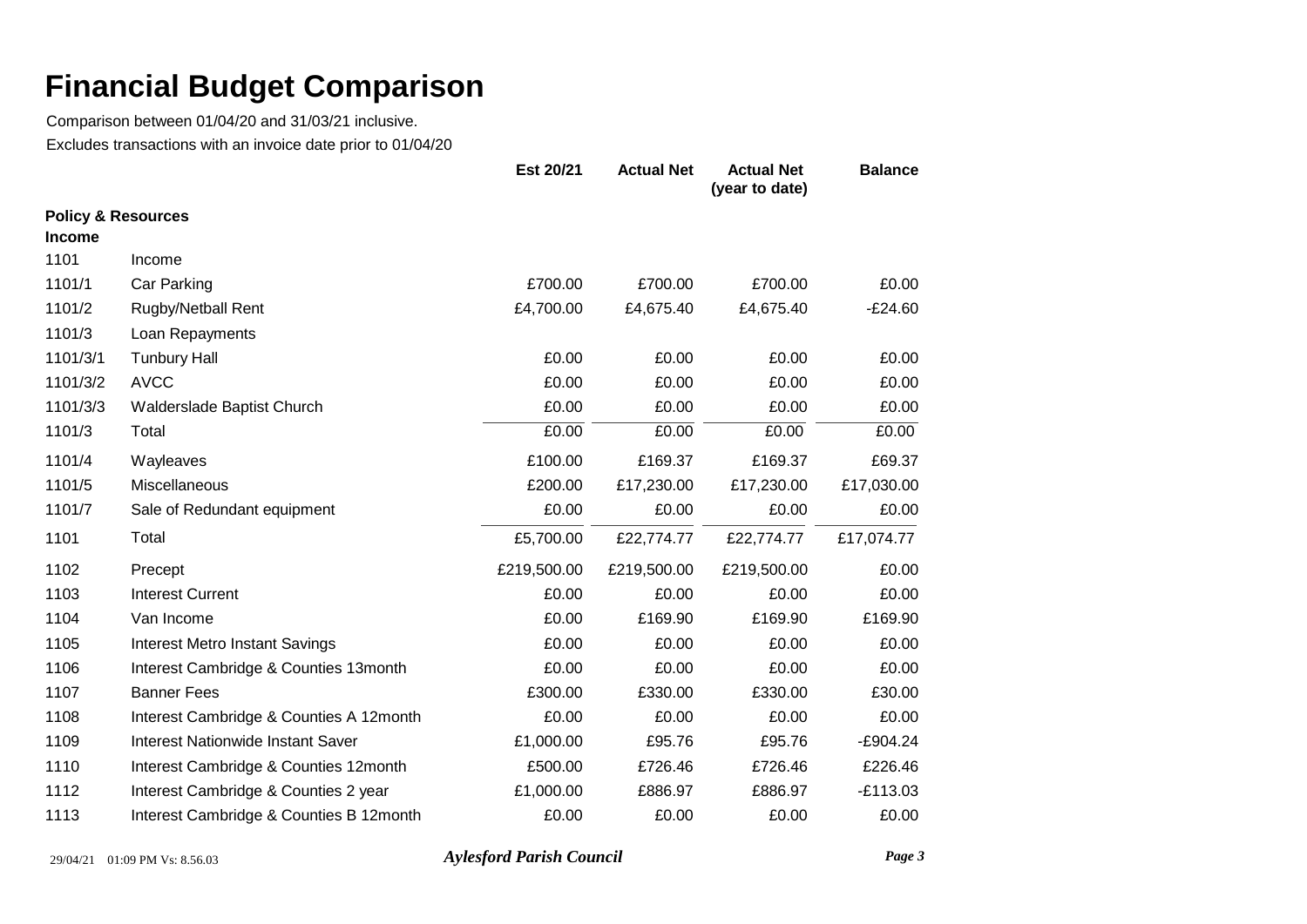|                     | Est 20/21   | <b>Actual Net</b> | <b>Actual Net</b><br>(year to date) | <b>Balance</b> |
|---------------------|-------------|-------------------|-------------------------------------|----------------|
| <b>Total Income</b> | £228.000.00 | £244.483.86       | £244.483.86                         | £16.483.86     |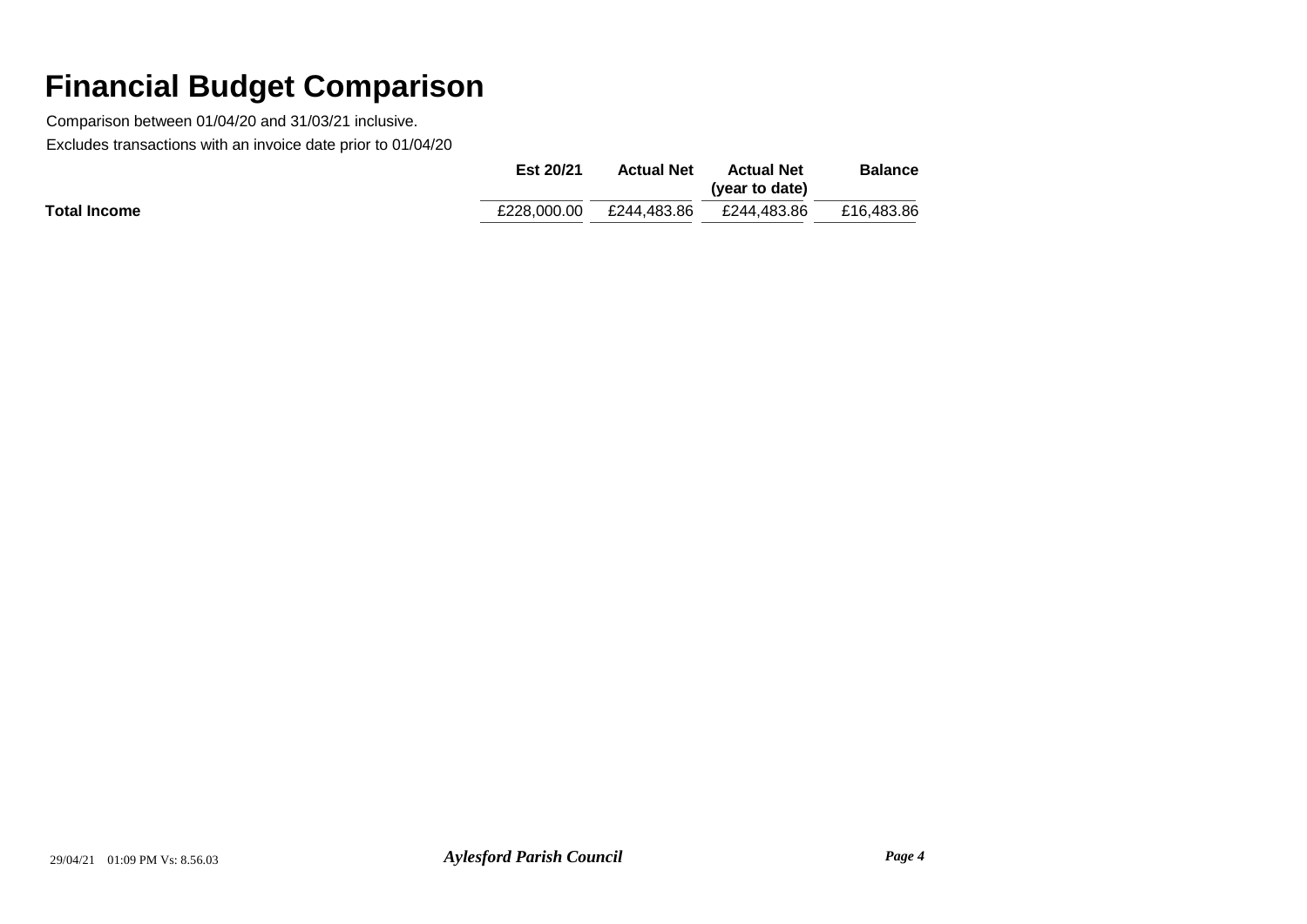Comparison between 01/04/20 and 31/03/21 inclusive. Excludes transactions with an invoice date prior to 01/04/20

|                    |                                     | Est 20/21   | <b>Actual Net</b> | <b>Actual Net</b><br>(year to date) | <b>Balance</b> |
|--------------------|-------------------------------------|-------------|-------------------|-------------------------------------|----------------|
| <b>Expenditure</b> |                                     |             |                   |                                     |                |
| 101                | Salaries/Wages                      |             |                   |                                     |                |
| 101/1              | <b>Staff Salaries</b>               | £92,800.00  | £71,562.80        | £71,562.80                          | £21,237.20     |
| 101/2              | National Insurance                  | £19,000.00  | £19,473.85        | £19,473.85                          | $-E473.85$     |
| 101/3              | Income Tax                          | £0.00       | £0.00             | £0.00                               | £0.00          |
| 101/4              | Overtime                            | £8,000.00   | £9,482.49         | £9,482.49                           | $-E1,482.49$   |
| 101/5              | Chairman's allowance                | £500.00     | £500.00           | £500.00                             | £0.00          |
| 101/6              | Cleaning                            | £1,000.00   | £504.00           | £504.00                             | £496.00        |
| 101/7              | Gatekeepers                         | £1,300.00   | £3,823.75         | £3,823.75                           | $-E2,523.75$   |
| 101/8              | Pension                             | £6,200.00   | £6,425.25         | £6,425.25                           | $-E225.25$     |
| 101                | Total                               | £128,800.00 | £111,772.14       | £111,772.14                         | £17,027.86     |
| 102                | Fees & Expenses                     |             |                   |                                     |                |
| 102/1              | <b>Audit Commission</b>             | £1,600.00   | £1,775.00         | £1,775.00                           | $-£175.00$     |
| 102/2              | <b>Planning Fees</b>                | £0.00       | £0.00             | £0.00                               | £0.00          |
| 102/3              | Legal Fees                          | £0.00       | £0.00             | £0.00                               | £0.00          |
| 102/4              | <b>Other Fees</b>                   | £900.00     | £480.00           | £480.00                             | £420.00        |
| 102/5              | Insurance (not vehicles)            | £4,000.00   | £4,013.37         | £4,013.37                           | $-£13.37$      |
| 102/6              | <b>Bank Charges</b>                 | £0.00       | £0.00             | £0.00                               | £0.00          |
| 102/7              | Subscriptions & publications        | £1,800.00   | £2,136.62         | £2,136.62                           | $-£336.62$     |
| 102/8              | Car mileage, travel & subsistence   | £200.00     | £24.75            | £24.75                              | £175.25        |
| 102/9              | Conferences, seminars & training    | £900.00     | £432.00           | £432.00                             | £468.00        |
| 102/10             | Hire of halls                       | £100.00     | £0.00             | £0.00                               | £100.00        |
| 102                | Total                               | £9,500.00   | £8,861.74         | £8,861.74                           | £638.26        |
| 103                | <b>Office Running costs</b>         |             |                   |                                     |                |
| 103/1              | Office Building, Rates and Security | £6,500.00   | £9,811.41         | £9,811.41                           | $-£3,311.41$   |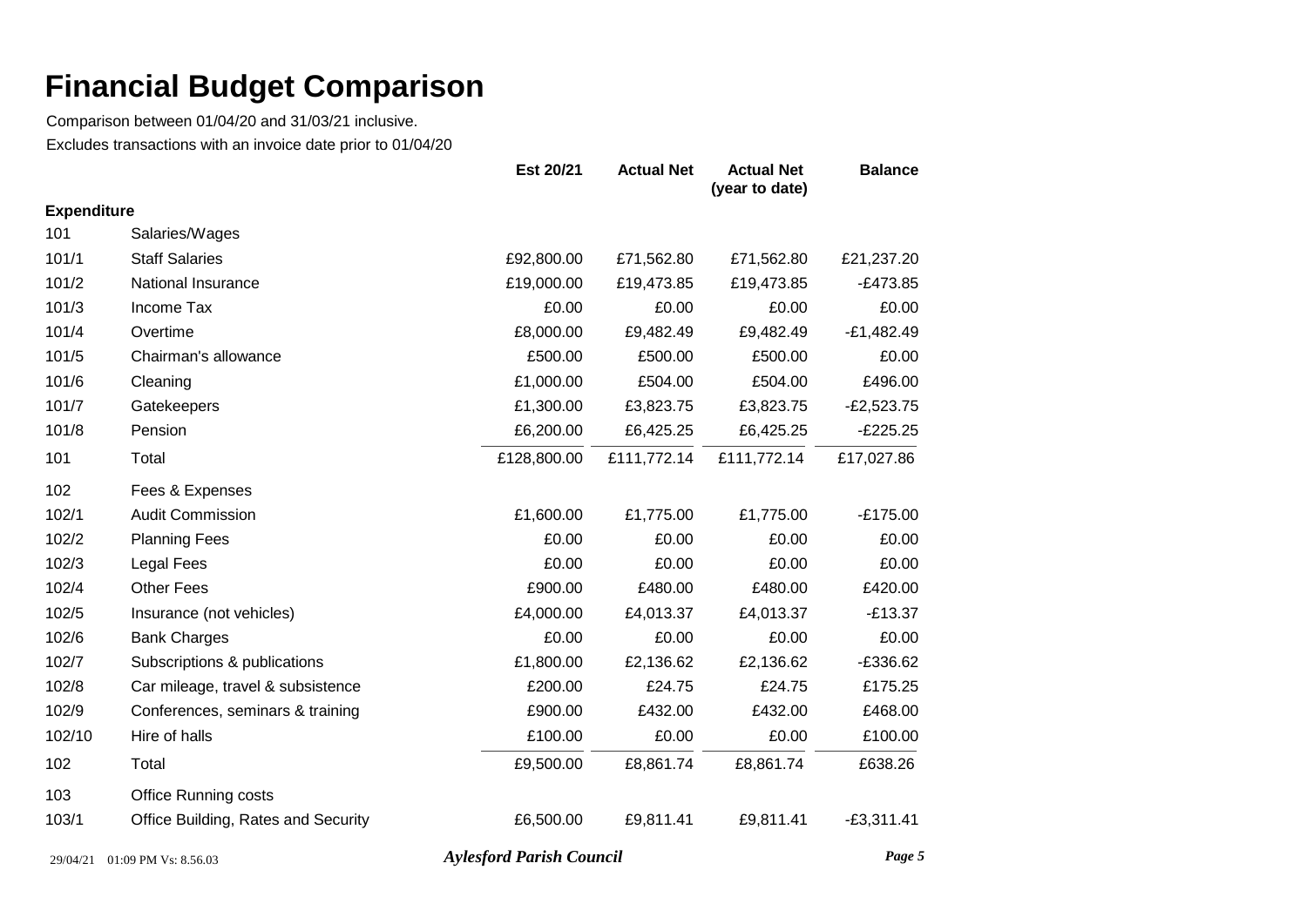Comparison between 01/04/20 and 31/03/21 inclusive. Excludes transactions with an invoice date prior to 01/04/20

|       |                                         | Est 20/21  | <b>Actual Net</b> | <b>Actual Net</b><br>(year to date) | <b>Balance</b> |
|-------|-----------------------------------------|------------|-------------------|-------------------------------------|----------------|
| 103/2 | Water                                   | £100.00    | £2,851.58         | £2,851.58                           | $-E2,751.58$   |
| 103/3 | Electricity & Gas                       | £1,400.00  | £1,408.60         | £1,408.60                           | $-£8.60$       |
| 103/4 | Telephones & Broadband                  | £2,000.00  | £1,578.09         | £1,578.09                           | £421.91        |
| 103/5 | Postage                                 | £200.00    | £133.50           | £133.50                             | £66.50         |
| 103/6 | <b>Computer Maintenance/Support</b>     | £1,100.00  | £3,854.35         | £3,854.35                           | $-E2,754.35$   |
| 103/7 | Office Equipment                        | £100.00    | £118.14           | £118.14                             | $-£18.14$      |
| 103/8 | Stationery & Photocopying               | £1,000.00  | £894.07           | £894.07                             | £105.93        |
| 103   | Total                                   | £12,400.00 | £20,649.74        | £20,649.74                          | $-E8,249.74$   |
| 104   | <b>Vehicle Costs</b>                    |            |                   |                                     |                |
| 104/1 | Maintenance & Repairs                   | £800.00    | £1,252.91         | £1,252.91                           | $-E452.91$     |
| 104/2 | Insurance                               | £2,100.00  | £1,285.27         | £1,285.27                           | £814.73        |
| 104/3 | Vehicle Tax                             | £600.00    | £530.00           | £530.00                             | £70.00         |
| 104/4 | Fuel                                    | £2,000.00  | £1,249.57         | £1,249.57                           | £750.43        |
| 104   | Total                                   | £5,500.00  | £4,317.75         | £4,317.75                           | £1,182.25      |
| 105   | Rates (Not Office)                      |            |                   |                                     |                |
| 105/1 | <b>TH Changing Rooms</b>                | £300.00    | £322.35           | £322.35                             | $-E22.35$      |
| 105   | Total                                   | £300.00    | £322.35           | £322.35                             | $-E22.35$      |
| 106   | Maintenance/Equipment                   |            |                   |                                     |                |
| 106/1 | General Materials inc clothing, repairs | £1,500.00  | £1,408.31         | £1,408.31                           | £91.69         |
| 106/2 | Fuel - Mowers & Strimmers etc           | £800.00    | £359.24           | £359.24                             | £440.76        |
| 106/3 | Maintenance & Servicing                 | £1,900.00  | £1,459.99         | £1,459.99                           | £440.01        |
| 106/4 | Mower Insurance                         | £700.00    | £495.00           | £495.00                             | £205.00        |
| 106   | Total                                   | £4,900.00  | £3,722.54         | £3,722.54                           | £1,177.46      |

107 Donations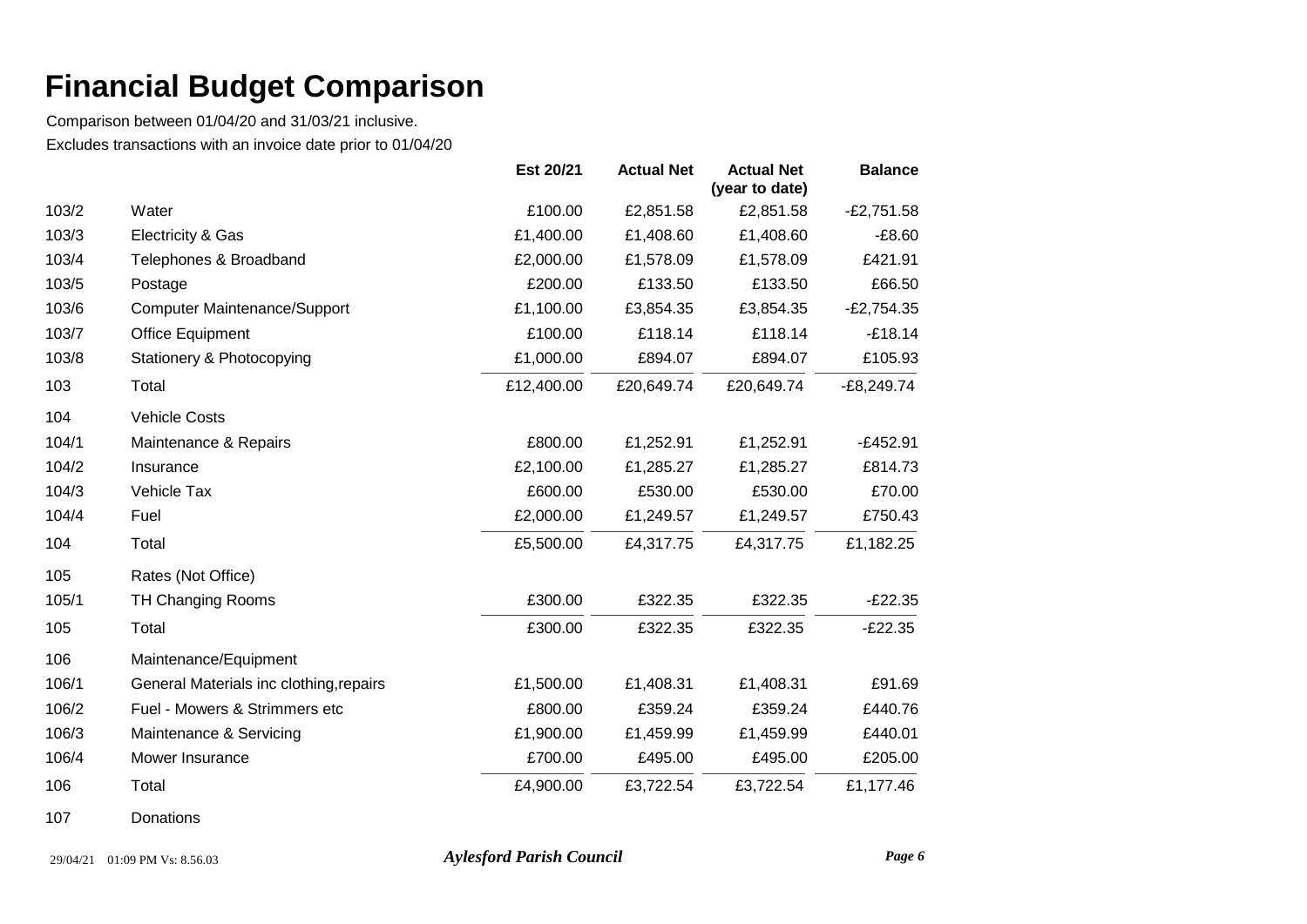|                          |                                    | Est 20/21   | <b>Actual Net</b> | <b>Actual Net</b><br>(year to date) | <b>Balance</b> |
|--------------------------|------------------------------------|-------------|-------------------|-------------------------------------|----------------|
| 107/1                    | Section 137                        | £2,000.00   | £5,774.00         | £5,774.00                           | $-E3,774.00$   |
| 107                      | Total                              | £2,000.00   | £5,774.00         | £5,774.00                           | $-E3,774.00$   |
| 108                      | <b>Building Structural Repairs</b> |             |                   |                                     |                |
| 108/1                    | <b>Tunbury Hall Changing Rooms</b> | £500.00     | £0.00             | £0.00                               | £500.00        |
| 108                      | Total                              | £500.00     | £0.00             | £0.00                               | £500.00        |
| 109                      | <b>CCTV Running Costs</b>          | £700.00     | £520.00           | £520.00                             | £180.00        |
| 110                      | Miscellaneous/Contingency          | £3,000.00   | £5,257.91         | £5,257.91                           | $-E2,257.91$   |
| 111                      | <b>Election Fees</b>               | £0.00       | £0.00             | £0.00                               | £0.00          |
| 112                      | Security                           | £0.00       | £329.71           | £329.71                             | $-£329.71$     |
| 113                      | <b>GM Insurance Purchase</b>       | £0.00       | £0.00             | £0.00                               | £0.00          |
| <b>Total Expenditure</b> |                                    | £167,600.00 | £161,527.88       | £161,527.88                         | £6,072.12      |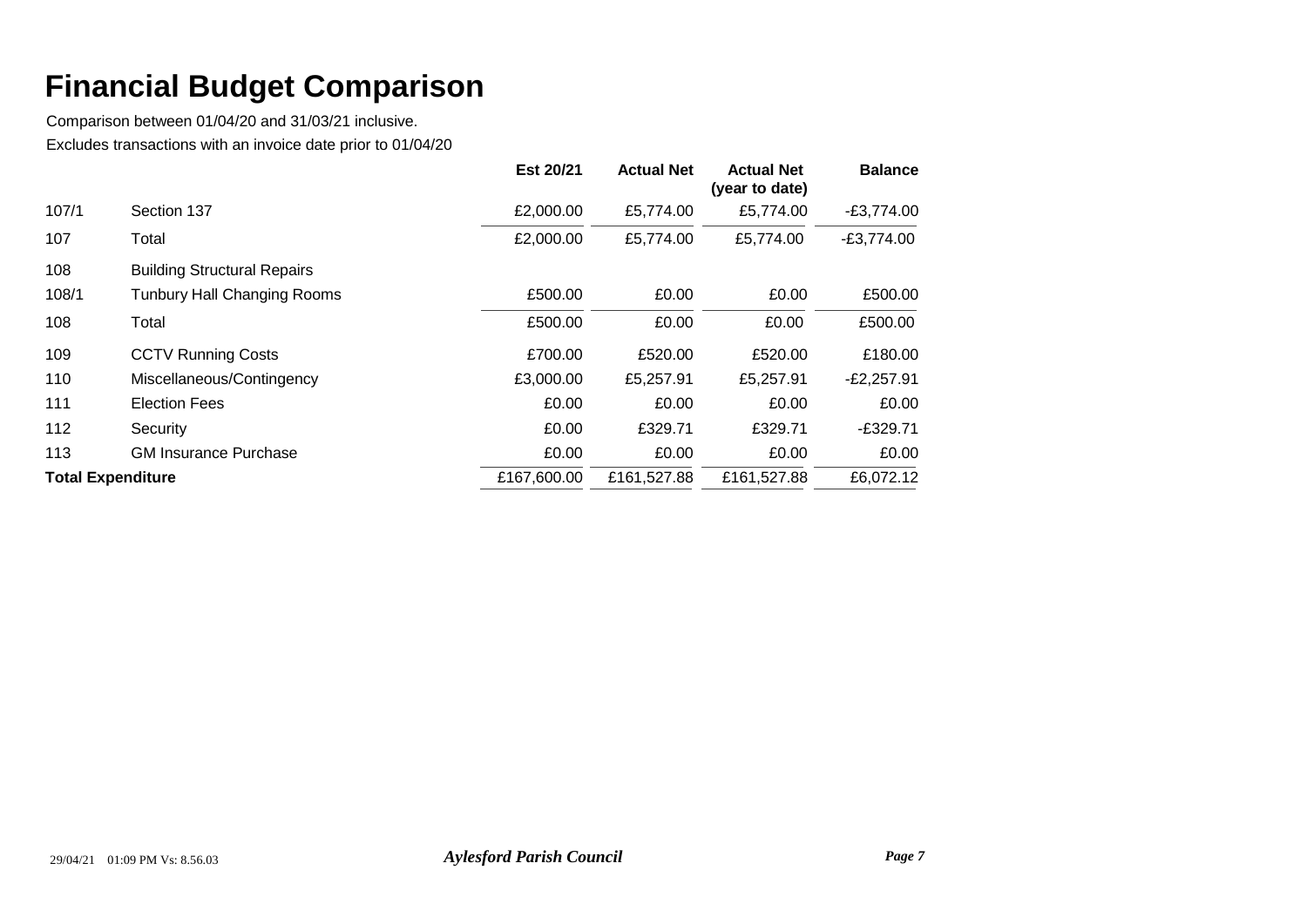Comparison between 01/04/20 and 31/03/21 inclusive. Excludes transactions with an invoice date prior to 01/04/20

|               |                                   | Est 20/21  | <b>Actual Net</b> | <b>Actual Net</b><br>(year to date) | <b>Balance</b> |
|---------------|-----------------------------------|------------|-------------------|-------------------------------------|----------------|
|               | <b>Recreation &amp; Amenities</b> |            |                   |                                     |                |
| <b>Income</b> |                                   |            |                   |                                     |                |
| 1201          | Allotments                        |            |                   |                                     |                |
| 1201/1        | <b>Aylesford Allotments</b>       | £1,000.00  | £954.00           | £954.00                             | $-£46.00$      |
| 1201/2        | <b>Eccles Allotments</b>          | £1,200.00  | £1,107.50         | £1,107.50                           | $-£92.50$      |
| 1201/3        | <b>Aylesford Deposits</b>         | £0.00      | £30.00            | £30.00                              | £30.00         |
| 1201/4        | <b>Eccles Deposits</b>            | £0.00      | £30.00            | £30.00                              | £30.00         |
| 1201          | Total                             | £2,200.00  | £2,121.50         | £2,121.50                           | $-£78.50$      |
| 1202          | <b>Recreation Grounds</b>         |            |                   |                                     |                |
| 1202/1        | Aylesford (Forstal)               |            |                   |                                     |                |
| 1202/1/1      | <b>Hire Fees</b>                  | £1,000.00  | £700.00           | £700.00                             | $-£300.00$     |
| 1202/1        | Total                             | £1,000.00  | £700.00           | £700.00                             | $-E300.00$     |
| 1202/2        | Eccles                            |            |                   |                                     |                |
| 1202/2/1      | <b>Hire Fees</b>                  | £0.00      | £0.00             | £0.00                               | £0.00          |
| 1202/2        | Total                             | £0.00      | £0.00             | £0.00                               | £0.00          |
| 1202/3        | Ferryfield                        |            |                   |                                     |                |
| 1202/3/1      | <b>Hire Fees</b>                  | £0.00      | £0.00             | £0.00                               | £0.00          |
| 1202/3        | Total                             | £0.00      | £0.00             | £0.00                               | £0.00          |
| 1202/4        | Tunbury                           | £0.00      | £100.00           | £100.00                             | £100.00        |
| 1202/5        | <b>Blue Bell Hill</b>             |            |                   |                                     |                |
| 1202/5/1      | <b>Hire Fees</b>                  | £0.00      | £0.00             | £0.00                               | £0.00          |
| 1202/5        | Total                             | £0.00      | £0.00             | £0.00                               | £0.00          |
| 1202          | Total                             | £1,000.00  | £800.00           | £800.00                             | $-E200.00$     |
| 1203          | Precept                           | £28,800.00 | £28,800.00        | £28,800.00                          | £0.00          |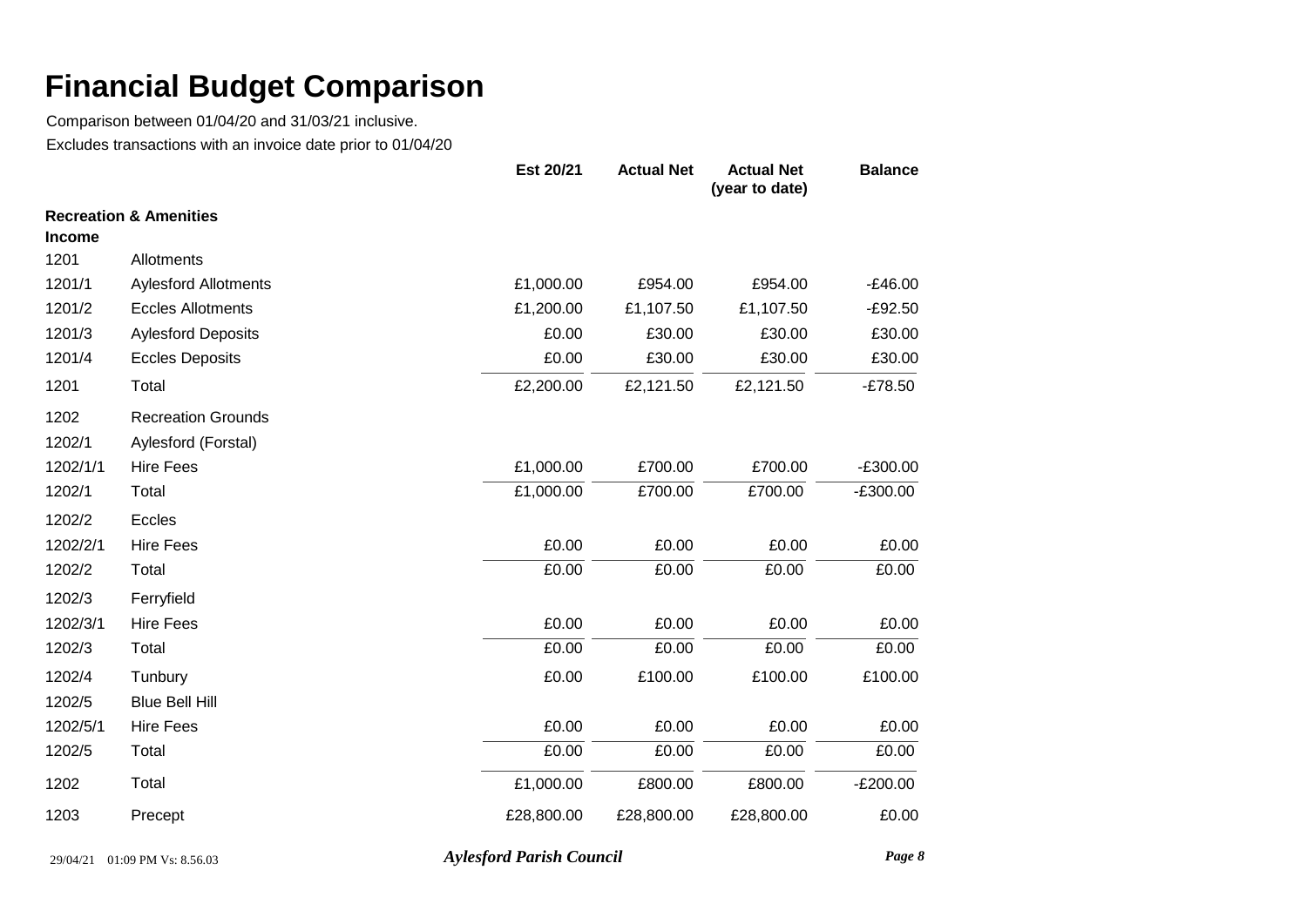|                     |                      | Est 20/21  | <b>Actual Net</b> | <b>Actual Net</b><br>(year to date) | <b>Balance</b> |
|---------------------|----------------------|------------|-------------------|-------------------------------------|----------------|
| 1205                | <b>Miscellaneous</b> | £0.00      | £100.00           | £100.00                             | £100.00        |
| 1206                | Christmas Lights     | £1,000.00  | £1.000.00         | £1,000.00                           | £0.00          |
| <b>Total Income</b> |                      | £33,000.00 | £32,821.50        | £32.821.50                          | -£178.50       |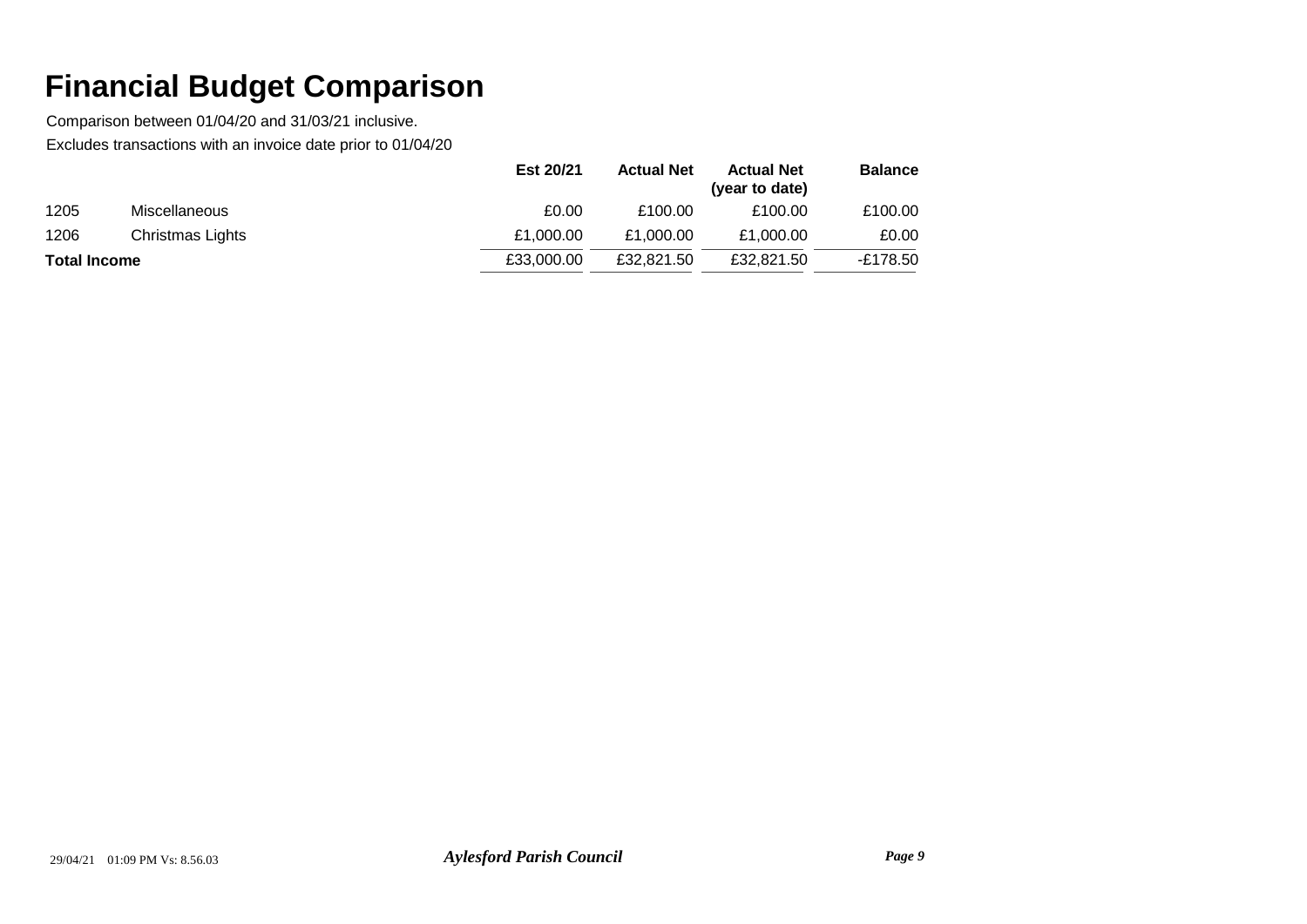Comparison between 01/04/20 and 31/03/21 inclusive. Excludes transactions with an invoice date prior to 01/04/20

|                    |                                                           | Est 20/21 | <b>Actual Net</b> | <b>Actual Net</b><br>(year to date) | <b>Balance</b> |
|--------------------|-----------------------------------------------------------|-----------|-------------------|-------------------------------------|----------------|
| <b>Expenditure</b> |                                                           |           |                   |                                     |                |
| 201                | Allotments                                                |           |                   |                                     |                |
| 201/1              | Aylesford Allotments water, rent etc                      | £1,200.00 | £1,683.35         | £1,683.35                           | $-E483.35$     |
| 201/2              | Eccles Allotments incl rent, water etc                    | £1,200.00 | £5,532.86         | £5,532.86                           | $-E4,332.86$   |
| 201/3              | <b>Aylesford Deposit Refunds</b>                          | £0.00     | £0.00             | £0.00                               | £0.00          |
| 201/4              | <b>Eccles Deposit Refunds</b>                             | £0.00     | £0.00             | £0.00                               | £0.00          |
| 201                | Total                                                     | £2,400.00 | £7,216.21         | £7,216.21                           | $-E4,816.21$   |
| 202                | <b>Recreation Grounds</b>                                 |           |                   |                                     |                |
| 202/1              | Aylesford (Forstal)                                       |           |                   |                                     |                |
| 202/1/1            | General Maintenance incl play equipment                   | £500.00   | £1,106.00         | £1,106.00                           | $-£606.00$     |
| 202/1/2            | <b>Contracted Grass Maintenance</b>                       | £500.00   | £2,412.01         | £2,412.01                           | $-E1,912.01$   |
| 202/1              | Total                                                     | £1,000.00 | £3,518.01         | £3,518.01                           | $-E2,518.01$   |
| 202/2              | Eccles                                                    |           |                   |                                     |                |
| 202/2/1            | General maintenance incl water, play equipment<br>& clock | £500.00   | £823.50           | £823.50                             | $-£323.50$     |
| 202/2/2            | <b>Contracted Grass maintenance</b>                       | £500.00   | £5,040.83         | £5,040.83                           | $-E4,540.83$   |
| 202/2              | Total                                                     | £1,000.00 | £5,864.33         | £5,864.33                           | $-E4,864.33$   |
| 202/3              | Ferryfield                                                |           |                   |                                     |                |
| 202/3/1            | General maintenance incl play equipment                   | £500.00   | £90.00            | £90.00                              | £410.00        |
| 202/3/2            | <b>Contracted Grass maintenance</b>                       | £2,500.00 | £3,002.20         | £3,002.20                           | $-E502.20$     |
| 202/3              | Total                                                     | £3,000.00 | £3,092.20         | £3,092.20                           | $-E92.20$      |
| 202/4              | The Hollow                                                |           |                   |                                     |                |
| 202/4/1            | General maintenance incl play equipment                   | £0.00     | £90.00            | £90.00                              | $-£90.00$      |
| 202/4/2            | <b>Contracted Grass maintenance</b>                       | £0.00     | £0.00             | £0.00                               | £0.00          |
| 202/4              | Total                                                     | £0.00     | £90.00            | £90.00                              | $-£90.00$      |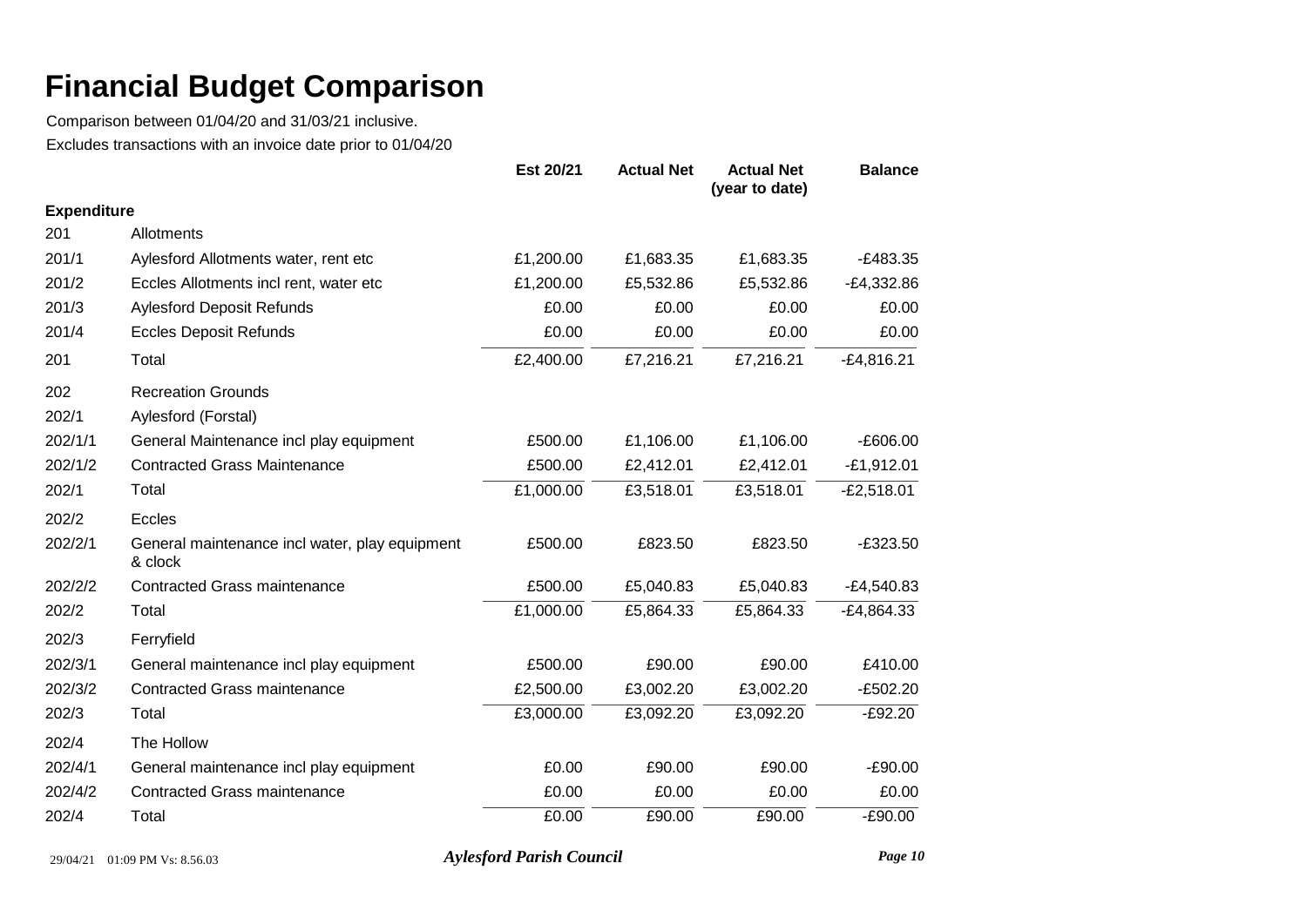Comparison between 01/04/20 and 31/03/21 inclusive. Excludes transactions with an invoice date prior to 01/04/20

|         |                                         | Est 20/21 | <b>Actual Net</b> | <b>Actual Net</b><br>(year to date) | <b>Balance</b> |
|---------|-----------------------------------------|-----------|-------------------|-------------------------------------|----------------|
| 202/5   | Tunbury                                 |           |                   |                                     |                |
| 202/5/1 | General maintenance incl play equipment | £500.00   | £611.40           | £611.40                             | $-£111.40$     |
| 202/5/2 | <b>Contracted Grass maintenance</b>     | £300.00   | £1,128.75         | £1,128.75                           | $-E828.75$     |
| 202/5   | Total                                   | £800.00   | £1,740.15         | £1,740.15                           | $-E940.15$     |
| 202/6   | Blue Bell Hill & Podkin                 |           |                   |                                     |                |
| 202/6/1 | Pond Site General maintenance           | £0.00     | £0.00             | £0.00                               | £0.00          |
| 202/6/2 | <b>Recreation General maintenance</b>   | £0.00     | £0.00             | £0.00                               | £0.00          |
| 202/6/3 | <b>Contracted Grass maintenance</b>     | £0.00     | £332.53           | £332.53                             | $-£332.53$     |
| 202/6/4 | Podkin General Maintenance              | £0.00     | £250.00           | £250.00                             | $-E250.00$     |
| 202/6/5 | <b>Podkin Contracted Maintenance</b>    | £1,500.00 | £1,500.00         | £1,500.00                           | £0.00          |
| 202/6   | Total                                   | £1,500.00 | £2,082.53         | £2,082.53                           | $-E582.53$     |
| 202     | Total                                   | £7,300.00 | £16,387.22        | £16,387.22                          | $-E9,087.22$   |
| 203     | Mill Hall/Rose Cottage                  | £0.00     | £105.00           | £105.00                             | $-£105.00$     |
| 204     | Old Bridge Gardens                      |           |                   |                                     |                |
| 204/1   | <b>Contracted Grass maintenance</b>     | £0.00     | £0.00             | £0.00                               | £0.00          |
| 204/2   | General maintenance                     | £0.00     | £0.00             | £0.00                               | £0.00          |
| 204     | Total                                   | £0.00     | £0.00             | £0.00                               | £0.00          |
| 205     | <b>St Marks Square</b>                  |           |                   |                                     |                |
| 205/1   | <b>Contractor Hedge Cutting</b>         | £400.00   | £487.06           | £487.06                             | $-£87.06$      |
| 205     | Total                                   | £400.00   | £487.06           | £487.06                             | $-E87.06$      |
| 206     | <b>Bull Lane path</b>                   |           |                   |                                     |                |
| 206/1   | <b>Contracted Hedge Cutting</b>         | £900.00   | £920.72           | £920.72                             | $-E20.72$      |
| 206     | Total                                   | £900.00   | £920.72           | £920.72                             | $-E20.72$      |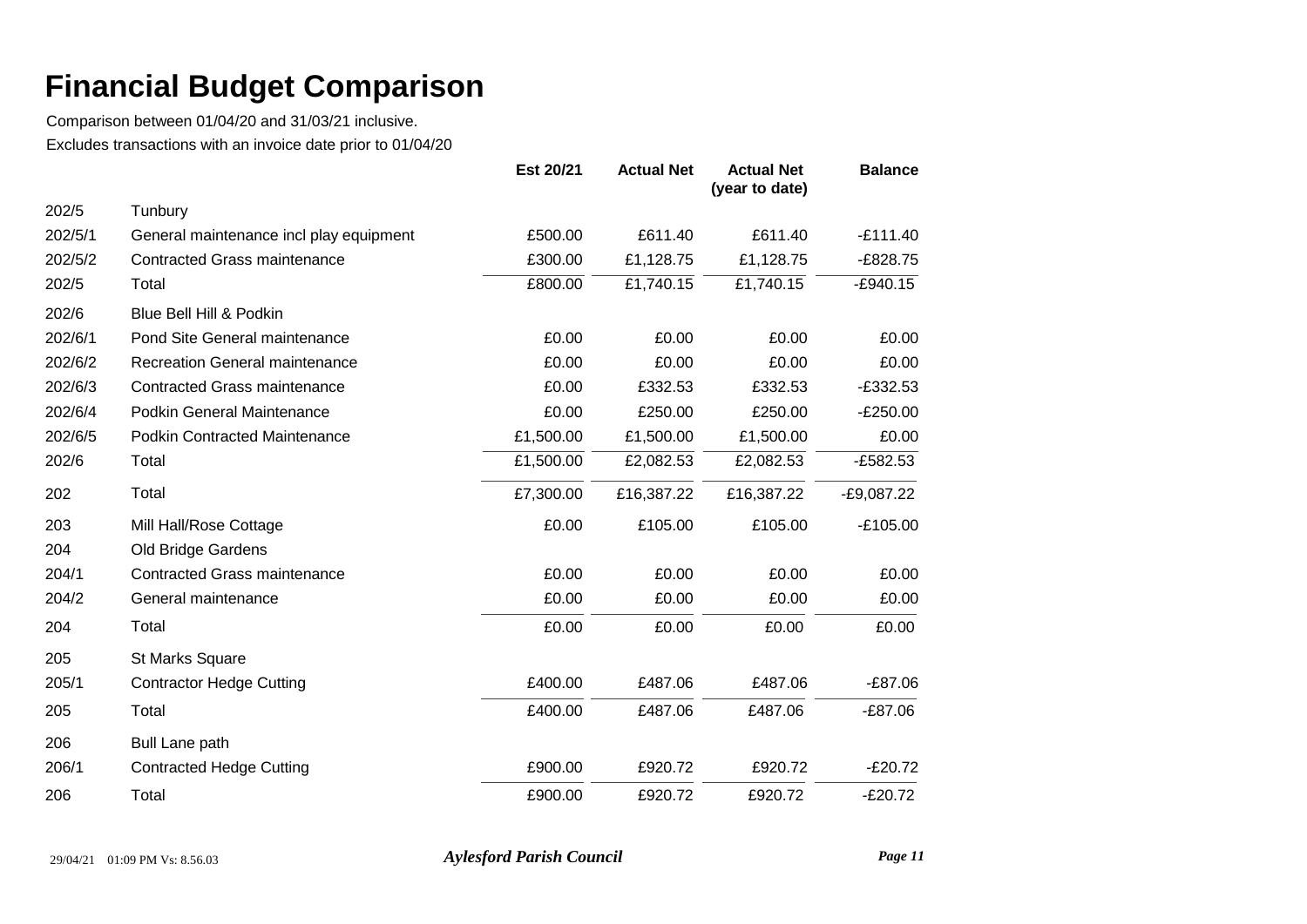|                          |                                  | Est 20/21  | <b>Actual Net</b> | <b>Actual Net</b><br>(year to date) | <b>Balance</b> |
|--------------------------|----------------------------------|------------|-------------------|-------------------------------------|----------------|
| 207                      | Yoakley Land                     | £2,000.00  | £2,890.00         | £2,890.00                           | $-E890.00$     |
| 208                      | <b>TMBC Playscheme</b>           | £500.00    | £0.00             | £0.00                               | £500.00        |
| 209                      | Miscellaneous/Contigency         | £2,000.00  | £1,681.39         | £1,681.39                           | £318.61        |
| 210                      | <b>Special Projects</b>          |            |                   |                                     |                |
| 210/1                    | Christmas Lighting               | £5,000.00  | £6,377.00         | £6,377,00                           | $-E1,377.00$   |
| 210/2                    | Tree Works                       | £5,000.00  | £7,726.00         | £7,726.00                           | $-E2,726.00$   |
| 210/3                    | <b>Grass Enhancement Schemes</b> | £2,500.00  | £2,112.76         | £2,112.76                           | £387.24        |
| 210                      | Total                            | £12,500.00 | £16,215.76        | £16,215,76                          | $-E3,715.76$   |
| <b>Total Expenditure</b> |                                  | £28,000.00 | £45,903.36        | £45,903.36                          | $-E17,903.36$  |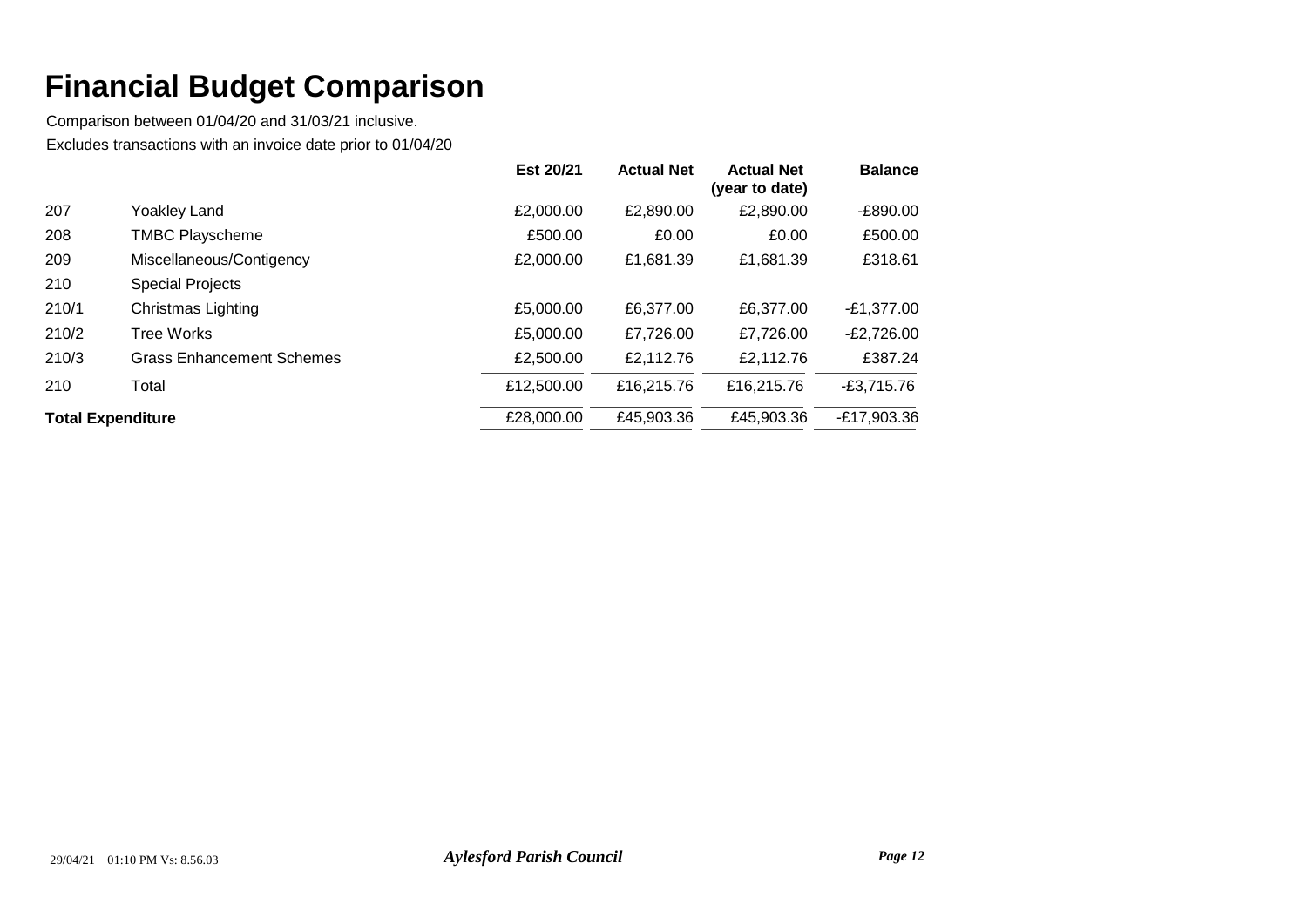|                     |                                | Est 20/21 | <b>Actual Net</b> | <b>Actual Net</b><br>(year to date) | <b>Balance</b> |
|---------------------|--------------------------------|-----------|-------------------|-------------------------------------|----------------|
|                     | <b>Footways &amp; Lighting</b> |           |                   |                                     |                |
| <b>Income</b>       |                                |           |                   |                                     |                |
| 1301                | Precept                        | £9,500.00 | £9,500.00         | £9,500.00                           | £0.00          |
| 1303                | Miscellaneous                  | £0.00     | £0.00             | £0.00                               | £0.00          |
| <b>Total Income</b> |                                | £9,500.00 | £9,500.00         | £9,500.00                           | £0.00          |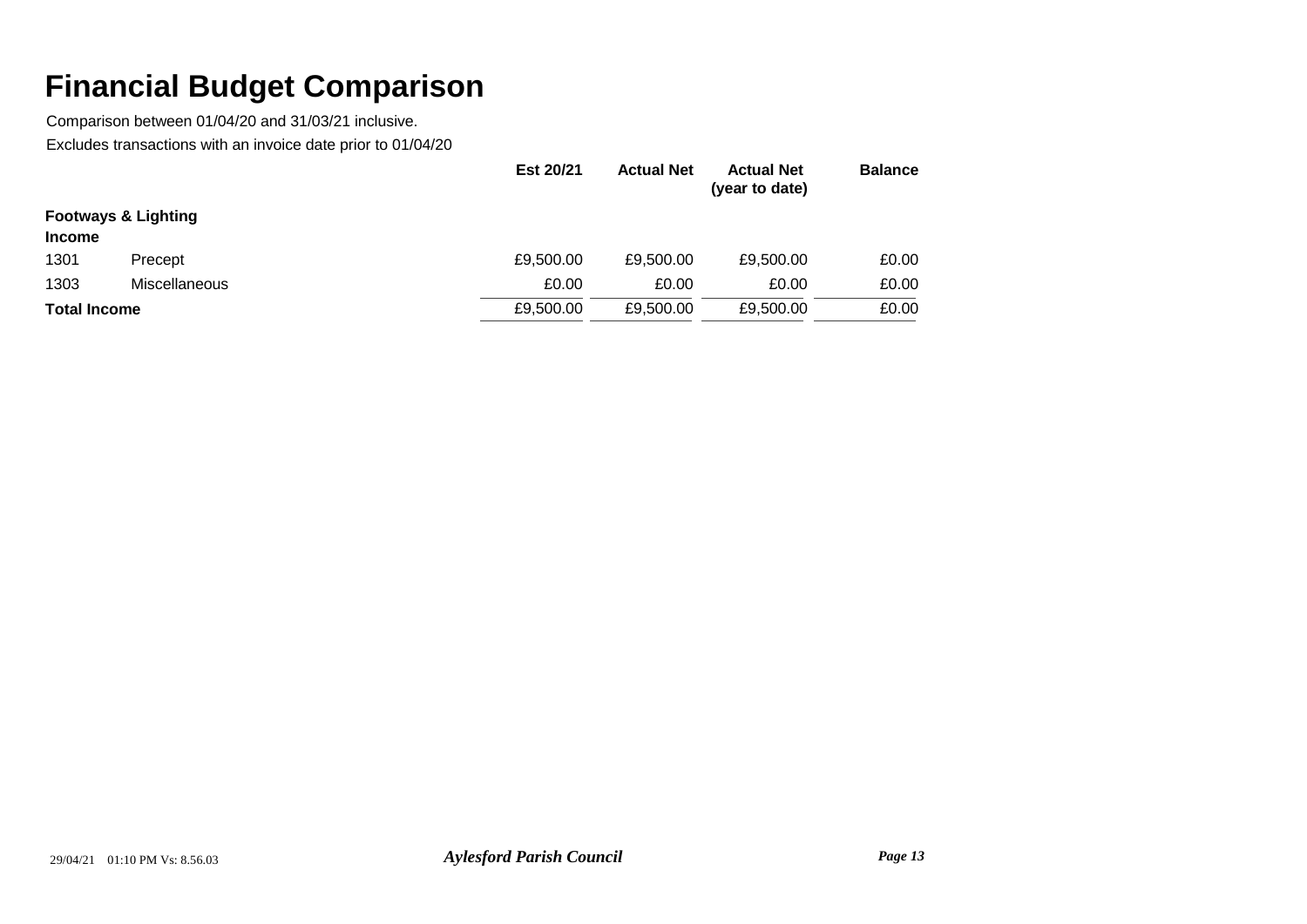|                          |                               | Est 20/21 | <b>Actual Net</b> | <b>Actual Net</b><br>(year to date) | <b>Balance</b> |
|--------------------------|-------------------------------|-----------|-------------------|-------------------------------------|----------------|
| <b>Expenditure</b>       |                               |           |                   |                                     |                |
| 301                      | Footway Lighting              |           |                   |                                     |                |
| 301/1                    | <b>Street Lighting Energy</b> | £3,600.00 | £3,628.64         | £3,628.64                           | E28.64-        |
| 301/2                    | Non routine repairs           | £1,400.00 | £5,833.75         | £5,833.75                           | $-E4,433.75$   |
| 301/3                    | <b>Maintenance Contract</b>   | £4,100.00 | £4,141.34         | £4,141.34                           | $-E41.34$      |
| 301                      | Total                         | £9,100.00 | £13,603.73        | £13,603.73                          | $-E4,503.73$   |
| 302                      | Floodlighting                 |           |                   |                                     |                |
| 302/1                    | <b>Church Tower</b>           | £200.00   | £404.00           | £404.00                             | E204.00        |
| 302                      | Total                         | £200.00   | £404.00           | £404.00                             | $-E204.00$     |
| 303                      | <b>Flower Baskets</b>         | £200.00   | £202.67           | £202.67                             | $-E2.67$       |
| 304                      | Contingency/Misc              | £0.00     | £0.00             | £0.00                               | £0.00          |
| <b>Total Expenditure</b> |                               | £9,500.00 | £14,210.40        | £14,210.40                          | $-E4,710.40$   |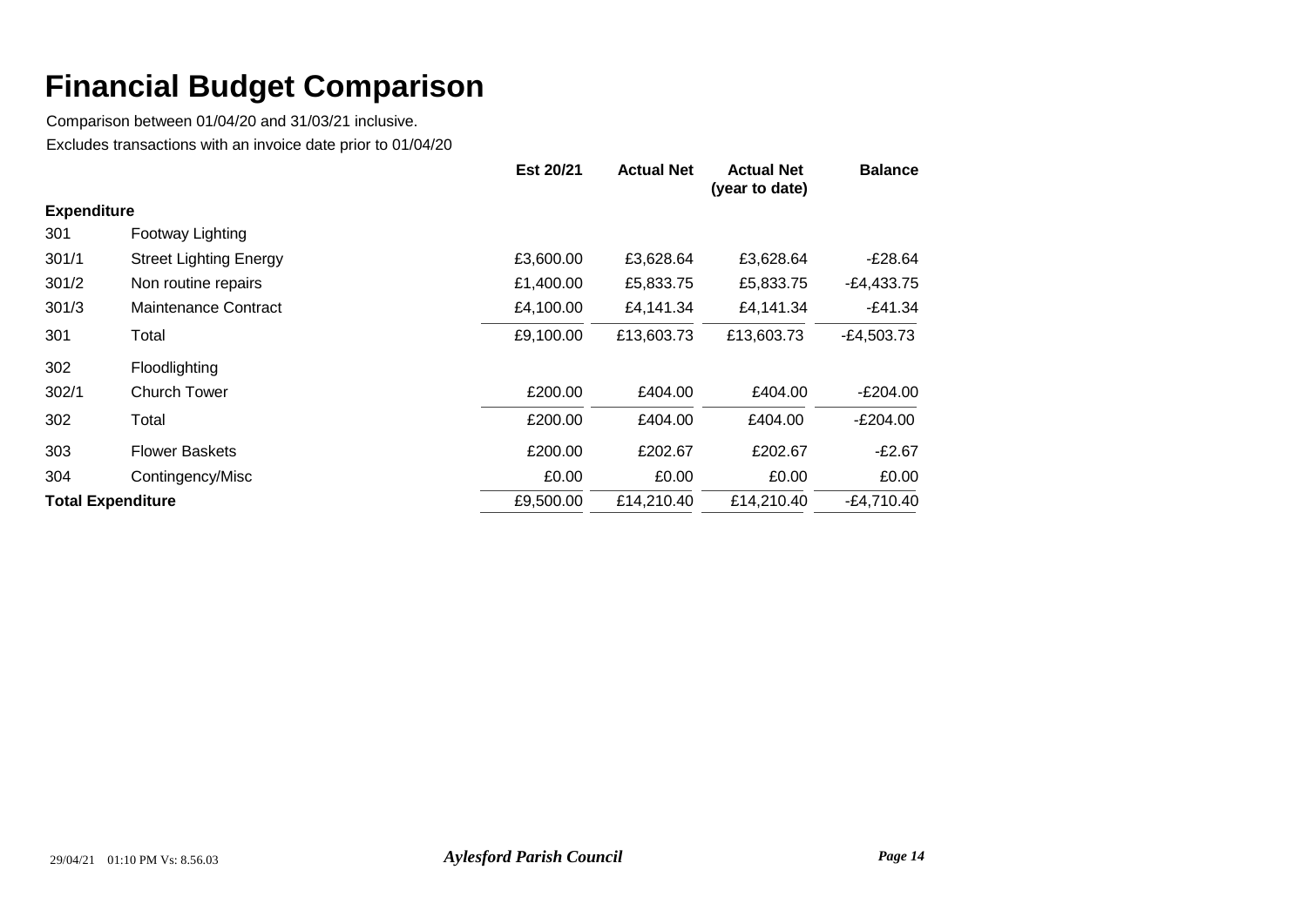|                       |                      | Est 20/21  | <b>Actual Net</b> | <b>Actual Net</b><br>(year to date) | <b>Balance</b> |
|-----------------------|----------------------|------------|-------------------|-------------------------------------|----------------|
| <b>Burial Grounds</b> |                      |            |                   |                                     |                |
| <b>Income</b>         |                      |            |                   |                                     |                |
| 1401                  | Cemetery/Churchyard  |            |                   |                                     |                |
| 1401/1                | <b>Cemetery Fees</b> | £20,600.00 | £25,790.00        | £25,790.00                          | £5,190.00      |
| 1401                  | Total                | £20,600.00 | £25,790.00        | £25,790.00                          | £5,190.00      |
| 1403                  | Precept              | £0.00      | £0.00             | £0.00                               | £0.00          |
| <b>Total Income</b>   |                      | £20,600.00 | £25,790.00        | £25,790.00                          | £5,190.00      |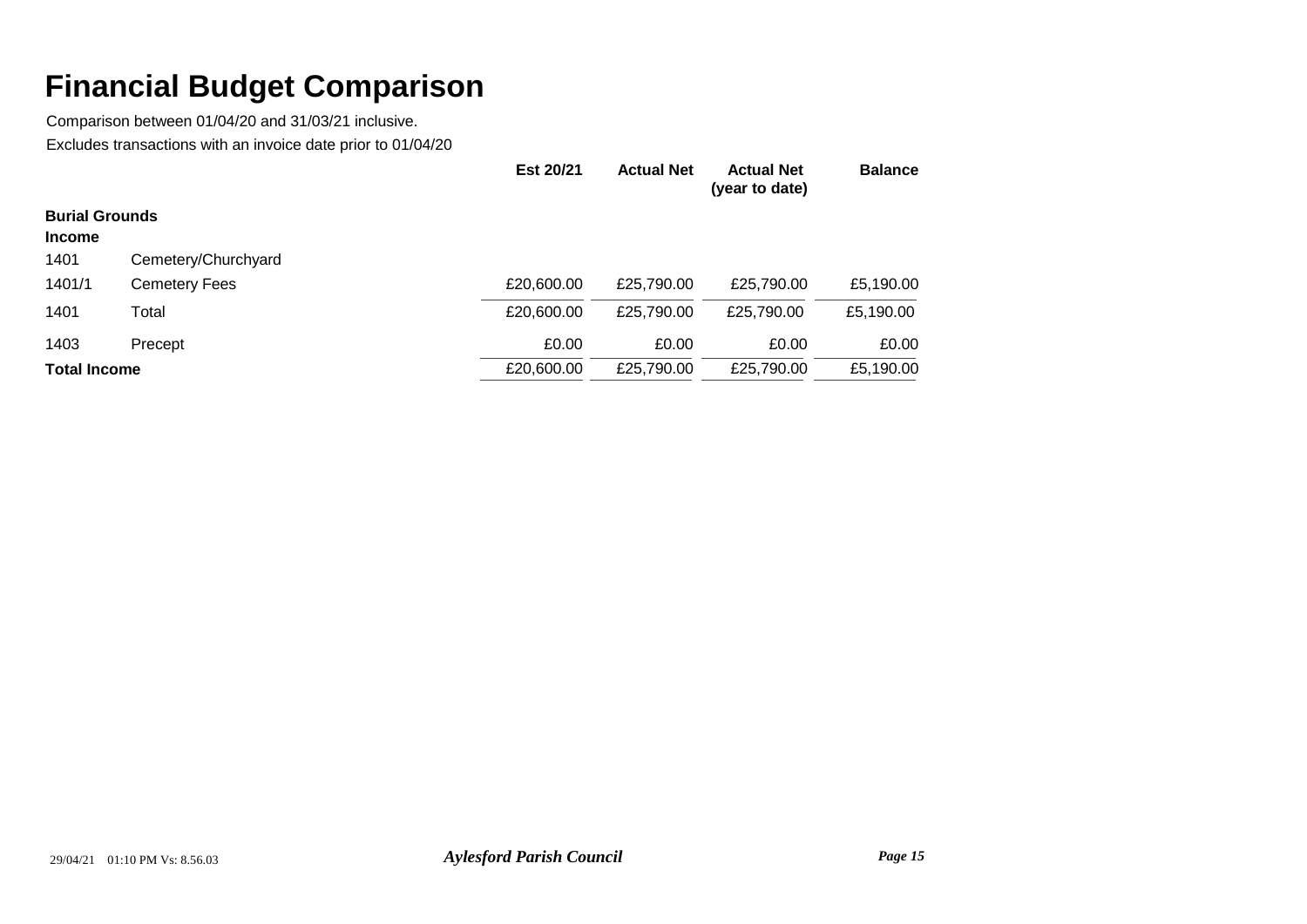|                          |                            | Est 20/21  | <b>Actual Net</b> | <b>Actual Net</b><br>(year to date) | <b>Balance</b> |
|--------------------------|----------------------------|------------|-------------------|-------------------------------------|----------------|
| <b>Expenditure</b>       |                            |            |                   |                                     |                |
| 401                      | Cemetery                   |            |                   |                                     |                |
| 401/1                    | <b>General Maintenance</b> | £11,000.00 | £9,525.72         | £9,525.72                           | £1,474.28      |
| 401/2                    | <b>General Rates</b>       | £1,000.00  | £1,264.02         | £1,264.02                           | $-E264.02$     |
| 401/3                    | <b>Water Rates</b>         | £100.00    | £75.24            | £75.24                              | £24.76         |
| 401/4                    | Gatekeeper                 | £1,300.00  | £1,282.75         | £1,282.75                           | £17.25         |
| 401/5                    | <b>Trade Refuse</b>        | £1,400.00  | £1,582.80         | £1,582.80                           | -£182.80       |
| 401/6                    | Contract maintenance       | £5,800.00  | £3,920.00         | £3,920.00                           | £1,880.00      |
| 401                      | Total                      | £20,600.00 | £17,650.53        | £17,650.53                          | £2,949.47      |
| 402                      | Churchyard                 |            |                   |                                     |                |
| 402/1                    | <b>General Maintenance</b> | £0.00      | £50.00            | £50.00                              | $-£50.00$      |
| 402                      | Total                      | £0.00      | £50.00            | £50.00                              | $-E50.00$      |
| <b>Total Expenditure</b> |                            | £20,600.00 | £17,700.53        | £17,700.53                          | £2,899.47      |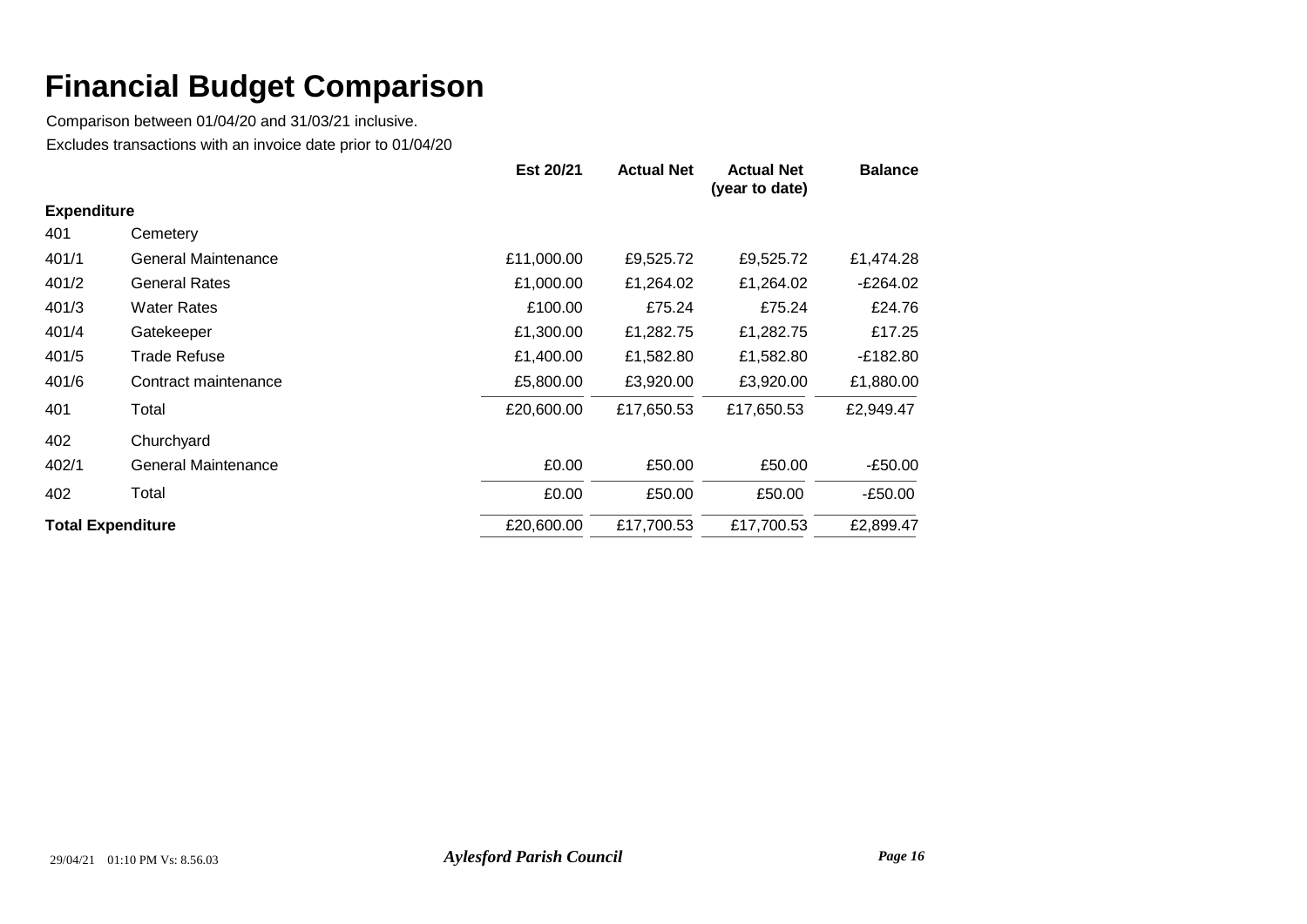Comparison between 01/04/20 and 31/03/21 inclusive. Excludes transactions with an invoice date prior to 01/04/20

|                    |                                      | Est 20/21   | <b>Actual Net</b> | <b>Actual Net</b><br>(year to date) | <b>Balance</b> |
|--------------------|--------------------------------------|-------------|-------------------|-------------------------------------|----------------|
|                    | <b>Earmarked Reserves</b>            |             |                   |                                     |                |
| <b>Expenditure</b> |                                      |             |                   |                                     |                |
| 601                | Loans Fund                           | £0.00       | £0.00             | £0.00                               | £0.00          |
| 602                | Special Projects Total               |             |                   |                                     |                |
| 602/1              | <b>Special Projects</b>              | £39,574.49  | £5,513.87         | £5,513.87                           | £34,060.62     |
| 602/2              | Office Drainage                      | £12,800.00  | £12,733.00        | £12,733.00                          | £67.00         |
| 602/3              | <b>Fostal Play Surfacing</b>         |             |                   |                                     |                |
| 602/3/1            | <b>Forstal Allotments Water Pipe</b> | £3,000.00   | £2,892.19         | £2,892.19                           | £107.81        |
| 602/3/2            | <b>Forstal Play Surfacing</b>        | £27,000.00  | £0.00             | £0.00                               | £27,000.00     |
| 602/3              | Total                                | £30,000.00  | £2,892.19         | £2,892.19                           | £27,107.81     |
| 602/4              | Forstal Water Main Pipe to Office    | £4,000.00   | £3,225.00         | £3,225.00                           | £775.00        |
| 602                | Total                                | £86,374.49  | £24,364.06        | £24,364.06                          | £62,010.43     |
| 603                | <b>Cemetery Extension</b>            | £0.00       | £0.00             | £0.00                               | £0.00          |
| 604                | <b>Contingency Fund</b>              | £100,000.00 | £0.00             | £0.00                               | £100,000.00    |
| 605                | Playground Repairs Fund              | £19,161.00  | £2,640.04         | £2,640.04                           | £16,520.96     |
| 606                | <b>Vehicle Renewal Fund</b>          | £18,000.00  | £0.00             | £0.00                               | £18,000.00     |
| 607                | Grounds Maintenance Renewal Fund     |             |                   |                                     |                |
| 607/1              | Large Purchases                      | £16,500.00  | £0.00             | £0.00                               | £16,500.00     |
| 607/2              | <b>Small Purchases</b>               | £3,426.00   | £925.41           | £925.41                             | £2,500.59      |
| 607                | Total                                | £19,926.00  | £925.41           | £925.41                             | £19,000.59     |
| 608                | <b>Village Hall Grants</b>           |             |                   |                                     |                |
| 608/1              | <b>AVCC</b>                          | £4,000.00   | £0.00             | £0.00                               | £4,000.00      |
| 608/2              | <b>Tunbury Hall</b>                  | £2,536.75   | £683.76           | £683.76                             | £1,852.99      |
| 608/3              | <b>Blue Bell Hill</b>                | £2,332.73   | £1,496.58         | £1,496.58                           | £836.15        |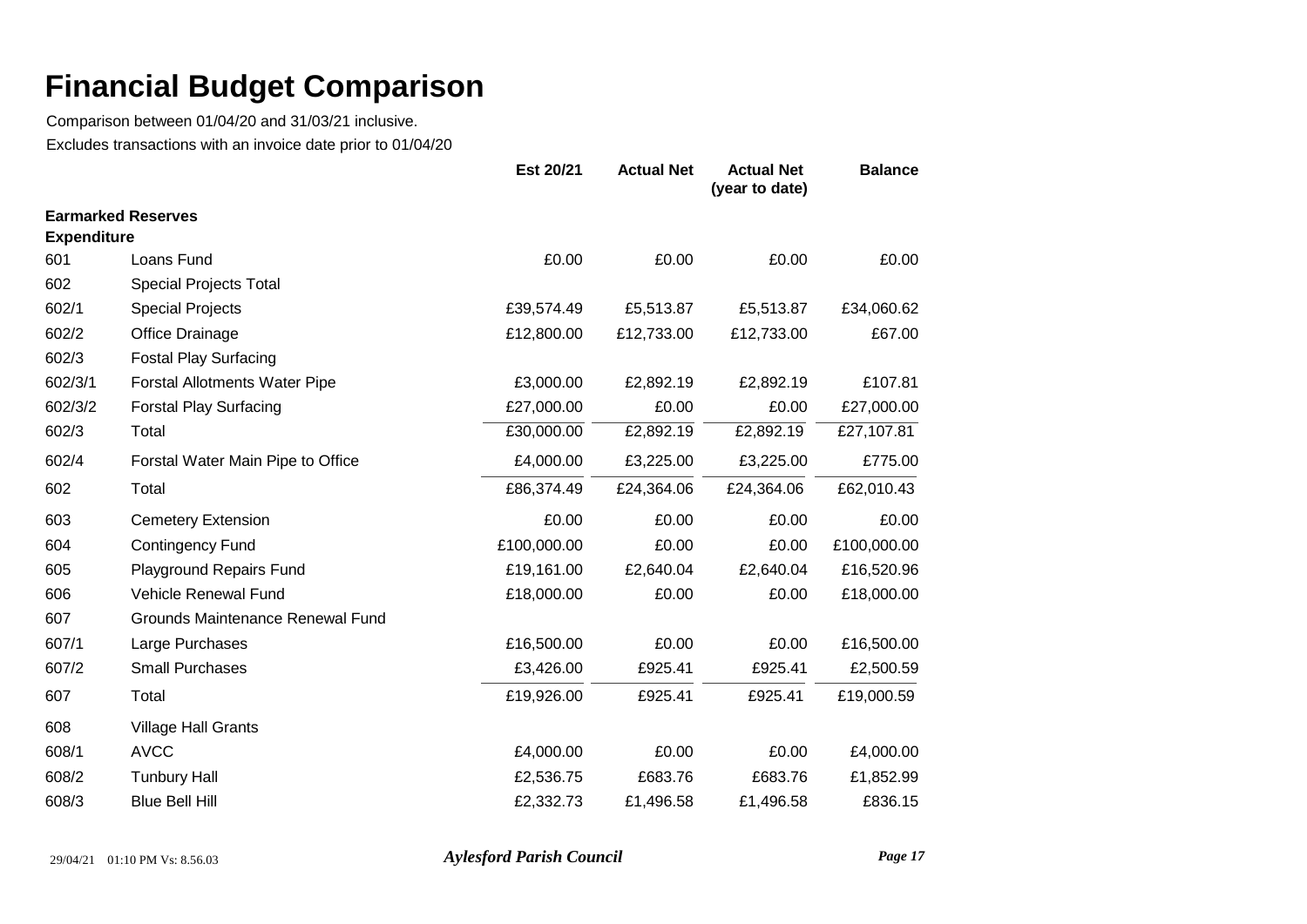Comparison between 01/04/20 and 31/03/21 inclusive. Excludes transactions with an invoice date prior to 01/04/20

|        |                                   | Est 20/21  | <b>Actual Net</b> | <b>Actual Net</b><br>(year to date) | <b>Balance</b> |
|--------|-----------------------------------|------------|-------------------|-------------------------------------|----------------|
| 608/4  | St Alban's Church                 | £4,000.00  | £637.41           | £637.41                             | £3,362.59      |
| 608/5  | Walderslade Baptist Church        | £2,000.00  | £2,000.00         | £2,000.00                           | £0.00          |
| 608/6  | <b>Eccles Church</b>              | £4,000.00  | £0.00             | £0.00                               | £4,000.00      |
| 608/7  | <b>Brassey Centre</b>             | £2,000.00  | £2,000.00         | £2,000.00                           | £0.00          |
| 608    | Total                             | £20,869.48 | £6,817.75         | £6,817.75                           | £14,051.73     |
| 609    | Member's Micro Grant's- S:137     |            |                   |                                     |                |
| 609/1  | Micro Grant -                     | £200.00    | £0.00             | £0.00                               | £200.00        |
| 609/2  | Micro Grant - Cllr Homewood       | £400.00    | £13.89            | £13.89                              | £386.11        |
| 609/3  | Micro Grant - Cllr Winnett        | £400.00    | £106.54           | £106.54                             | £293.46        |
| 609/4  | Micro Grant - Cllr Wright         | £400.00    | £144.04           | £144.04                             | £255.96        |
| 609/5  | Micro Grant - Cllr Oyewusi        | £271.36    | £80.17            | £80.17                              | £191.19        |
| 609/6  | Micro Grant - Cllr Sullivan       | £361.00    | £87.90            | £87.90                              | £273.10        |
| 609/7  | Micro Grant - Cllr Smith          | £400.00    | £76.76            | £76.76                              | £323.24        |
| 609/8  | Micro Grant - Cllr Gledhill       | £324.47    | £114.28           | £114.28                             | £210.19        |
| 609/9  | Micro Grant - Cllr Base           | £400.00    | £74.73            | £74.73                              | £325.27        |
| 609/10 | Micro Grant - Cllr Rillie         | £400.00    | £137.60           | £137.60                             | £262.40        |
| 609/11 | Micro Grant - Cllr Balcombe       | £400.00    | £137.59           | £137.59                             | £262.41        |
| 609/12 | Micro Grant - Cllr Mrs Gadd       | £310.07    | £137.59           | £137.59                             | £172.48        |
| 609/13 | Micro Grant - Cllr Williams       | £360.99    | £77.87            | £77.87                              | £283.12        |
| 609/14 | Micro Grant - Cllr Mrs Papagno    | £371.05    | £77.87            | £77.87                              | £293.18        |
| 609/15 | Micro Grant - Cllr Mrs Dorrington | £357.31    | £77.87            | £77.87                              | £279.44        |
| 609/16 | Micro Grant - Cllr Walker         | £400.00    | £137.58           | £137.58                             | £262.42        |
| 609/17 | Micro Grant - Cllr Hammond        | £400.00    | £37.22            | £37.22                              | £362.78        |
| 609/18 | Micro Grant - Cllr Shelley        | £194.43    | £194.43           | £194.43                             | £0.00          |
| 609/19 | Micro Grant - Cllr Ludlow         | £400.00    | £62.87            | £62.87                              | £337.13        |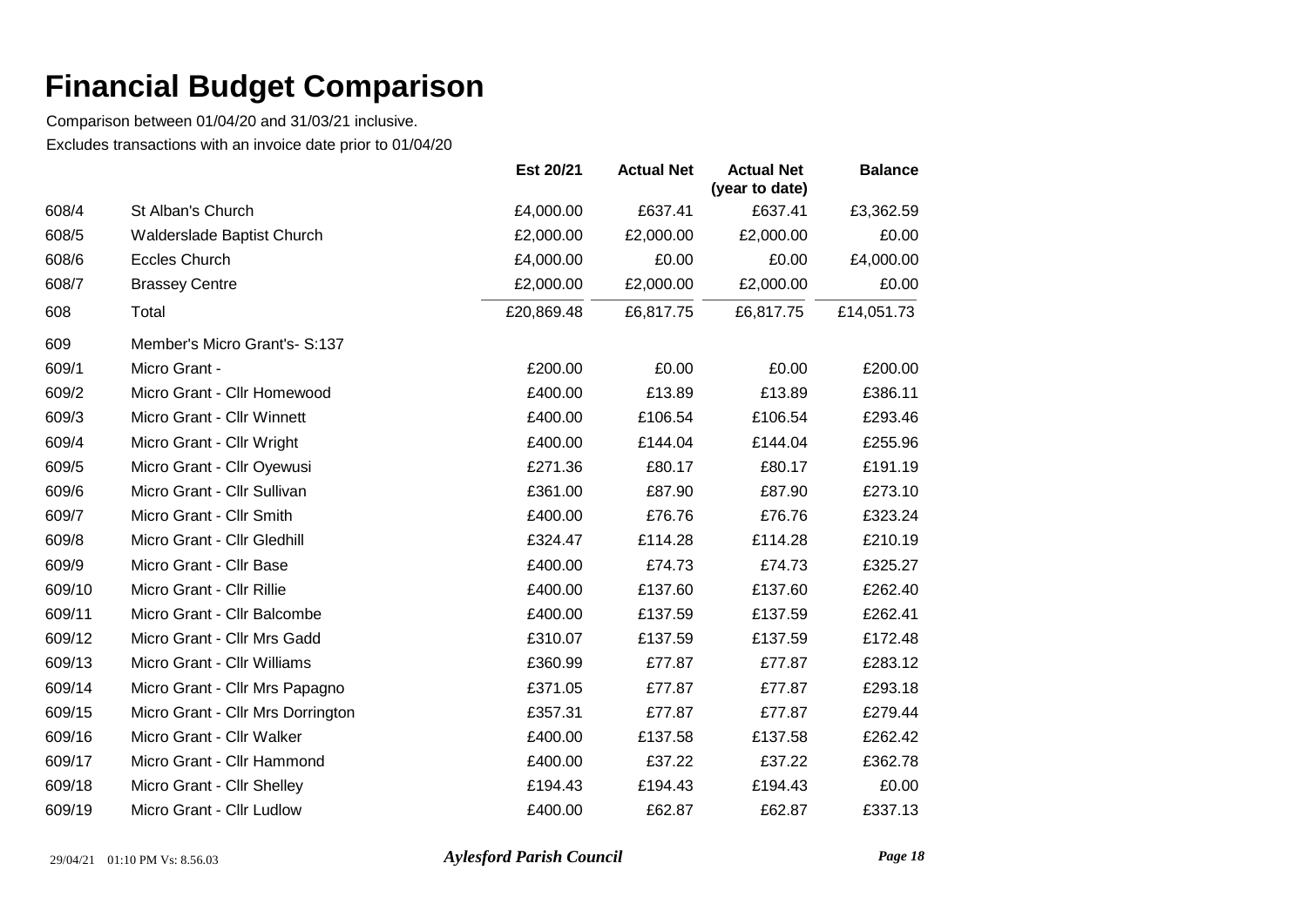|                          |                                           | Est 20/21   | <b>Actual Net</b> | <b>Actual Net</b><br>(year to date) | <b>Balance</b> |
|--------------------------|-------------------------------------------|-------------|-------------------|-------------------------------------|----------------|
| 609/20                   | Micro Grant - Cllr Beadle                 | £371.05     | £62.47            | £62.47                              | £308.58        |
| 609                      | Total                                     | £7,121.73   | £1,839.27         | £1,839.27                           | £5,282.46      |
| 610                      | <b>Street Lighting Projects</b>           | £0.00       | £0.00             | £0.00                               | £0.00          |
| 611                      | Aylesford High Street Improvement Project | £0.00       | £0.00             | £0.00                               | £0.00          |
| 613                      | Medway Towpath Scheme Contribution        | £0.00       | £0.00             | £0.00                               | £0.00          |
| 614                      | Yoakley Land Managemnt Plan               | £0.00       | £0.00             | £0.00                               | £0.00          |
| 616                      | Podkin Meadow Improvements                | £0.00       | £0.00             | £0.00                               | £0.00          |
| 617                      | Non Transfer of VH+Micro Grants           |             |                   |                                     |                |
| 617/1                    | <b>Eccles</b>                             | £0.00       | £0.00             | £0.00                               | £0.00          |
| 617/2                    | <b>AVCC</b>                               | £0.00       | £0.00             | £0.00                               | £0.00          |
| 617                      | Total                                     | £0.00       | £0.00             | £0.00                               | £0.00          |
| <b>Total Expenditure</b> |                                           | £271,452.70 | £36,586.53        | £36,586.53                          | £234,866.17    |